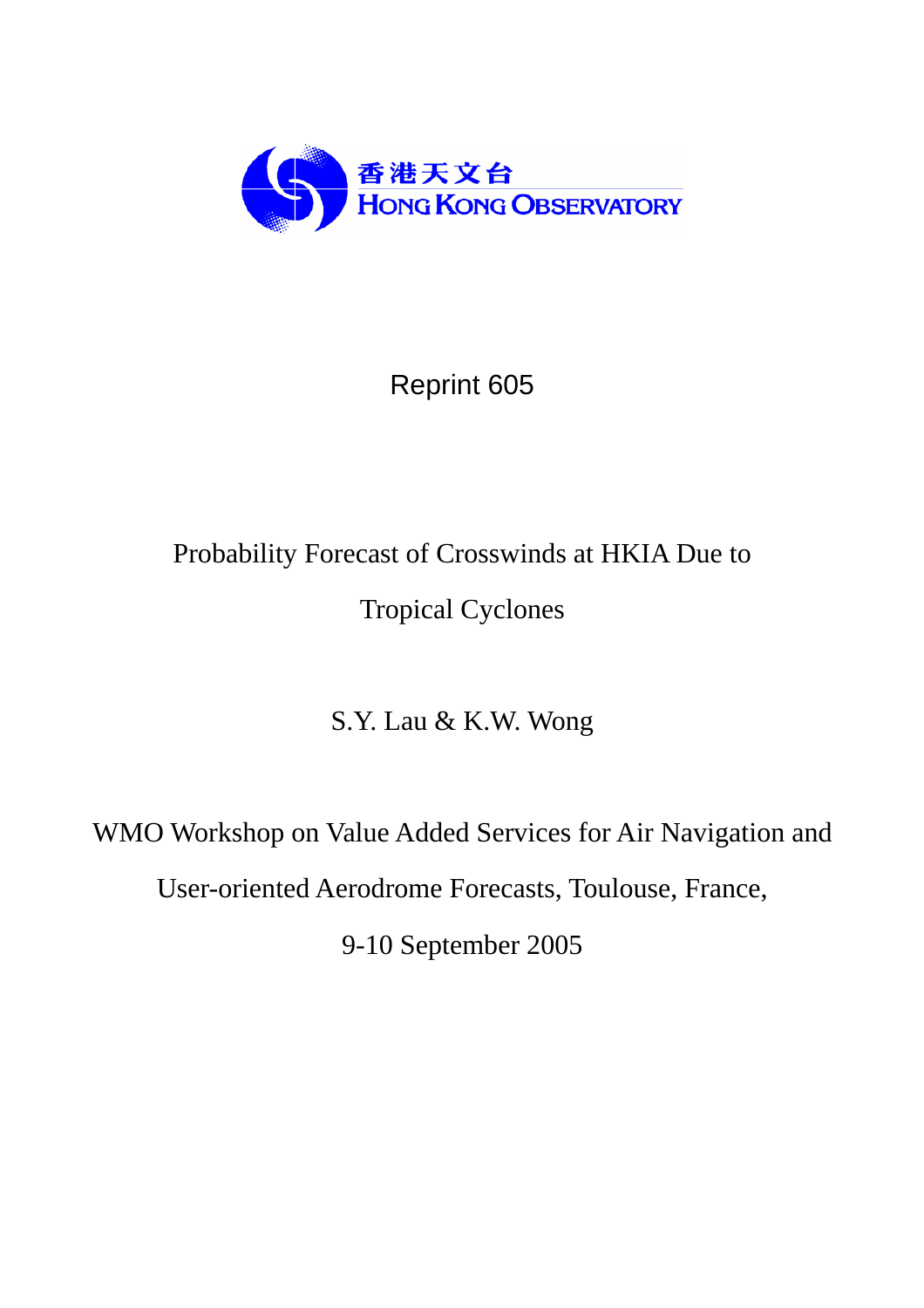### **PROBABILITY FORECAST OF CROSSWINDS AT HKIA DUE TO TROPICAL CYCLONES**

S.Y. Lau\* and K.W. Wong Hong Kong Observatory, Hong Kong, China

#### **1. INTRODUCTION**

On average, six tropical cyclones affect Hong Kong each year. Apart from severe weather, the passage of tropical cyclones may also bring high crosswinds at the airport. Crosswind is the component of the wind blowing perpendicular to the flight path. When the crosswind exceeds the operating limit, an aircraft should not take off or land. Thus when the crosswind is expected to change through values representing the main operating limits for typical aircraft operating at the aerodrome, a change group has to be included in the aerodrome forecast.

The Hong Kong International Airport (HKIA) at Chek Lap Kok (CLK) has two parallel northeastsouthwest oriented runways. Since most of the flights operating at the airport are heavy category aircraft, the change group criterion for crosswind for inclusion in aerodrome forecast is taken to be 20 KT (10 ms<sup>-1</sup>).

To support the preparation of aerodrome forecast, in particular the forecasting of crosswind during tropical cyclone situation, the Observatory has developed a statistical method for the forecasting of crosswinds due to tropical cyclones. Based on climatological wind data associated with past tropical cyclones, given the forecast position of the tropical cyclone, the probability of occurrence of crosswinds exceeding pre-defined thresholds were derived statistically. The technique has been extended lately to take into account the error in the forecast track. This method uses a combination of statistical and model forecast track to predict the probability of occurrence of crosswinds of over 20 and 25 KT (10 and 12.9  $\text{ms}^{-1}$ ) at HKIA. This is modeled on the probability forecasts of high winds and related warnings associated with tropical cyclones for public

 $\mathcal{L}_\text{max}$  , which is a set of the set of the set of the set of the set of the set of the set of the set of the set of the set of the set of the set of the set of the set of the set of the set of the set of the set of

weather forecasts (Lam and Tai 2004). This paper describes the new probability forecast tool using tropical storm Kompasu in 2004 as an example.

#### **2. PROBABILITY ISOPLETHS**

Wind measurement at CLK dates back to 1979 when the Government first considered building an airport there. The tropical cyclones that comes within 15-25N, 106-123E between 1979 and 2001 were thus used to derive the probability isopleths. Using the Observatory's best track positions, the total number of hours when a tropical cyclone fall within a 1 degreelatitude by 1 degree-longitude box were counted. The ratio of the number of hours the tropical cyclones within each 1-degree box that caused high crosswinds at CLK to the total number of hours of tropical cyclones within the same 1-degree box was then taken as the probability of occurrence of high crosswind at HKIA. While the crosswind criterion for change group for inclusion in aerodrome forecast is 20 KT (10  $\text{ms}^{-1}$ ), since many airline uses a crosswind limit of 25 KT (12.9 ms<sup>-1</sup>), two sets of probabilities, one for 20 KT or above and the other for 25 KT or above have been developed.



Figure 1. Isopleths of probability of occurrence of 10 ms<sup>-1</sup> crosswind at HKIA based on tropical cyclones between 1979 and 2001.

Corresponding author : Hong Kong Observatory, 134A Nathan Road, Hong Kong, China. E-mail: sylau@hko.gov.hk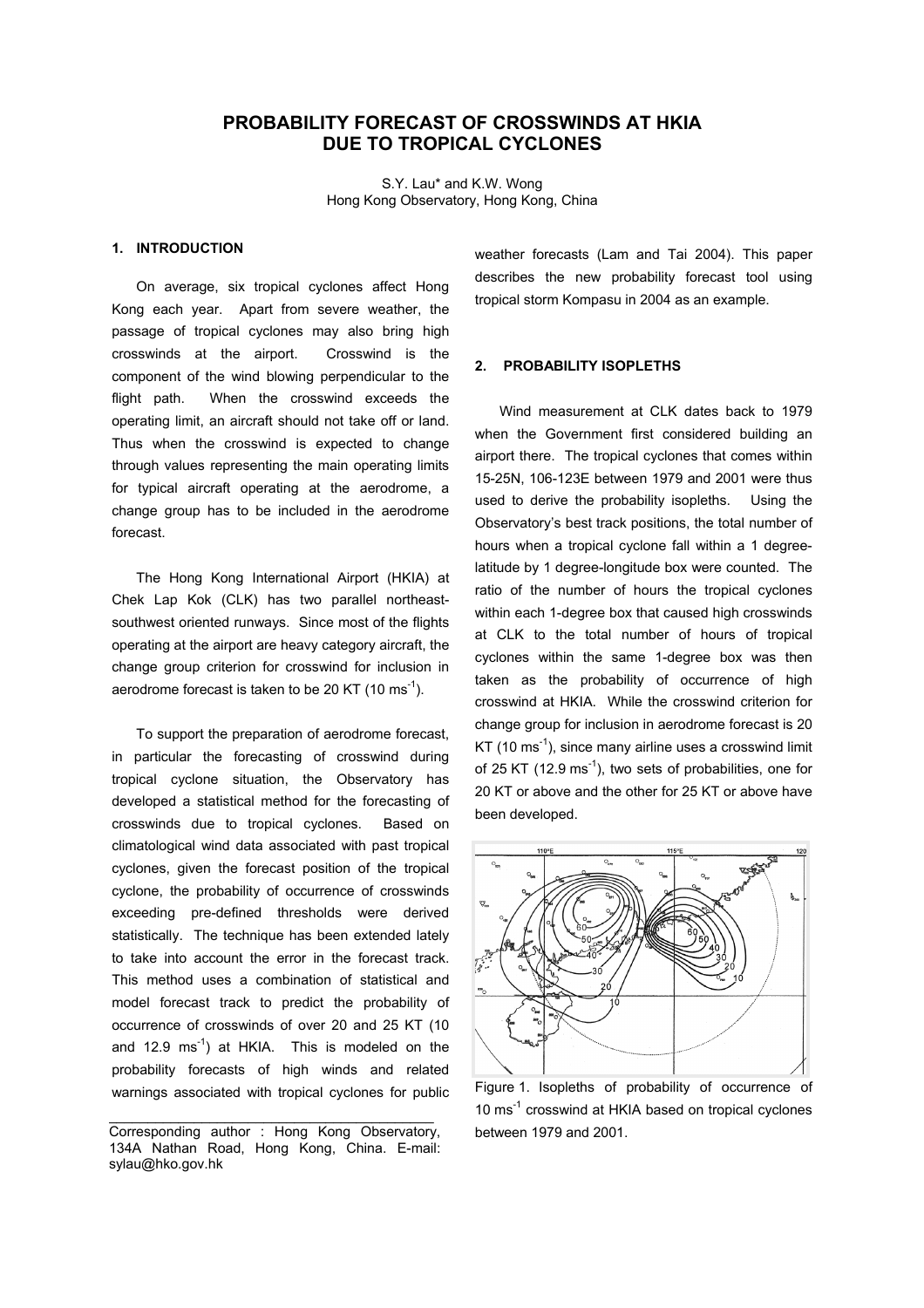Maps of probability isopleths were then constructed and smoothed at 10 percent intervals (see Figure 1). It would be interesting to note that due to the local terrain effect, for the same probability, the area where a tropical cyclone might cause high crosswinds to HKIA is significantly larger for southerly crosswind than northerly crosswind. The probability isopleths were not further categorized according to the tropical cyclone intensity as the number of cases with high crosswinds at CLK in each category is too small. Using the latest tropical cyclone forecast track, the time when the probability of high crosswind exceeds a certain threshold can then be estimated.

#### **3. TRACK PERTURBATION**

To account for the uncertainty of forecast track, two types of perturbation schemes are used to derive perturbed tropical cyclone tracks.

#### a) Statistical

Based on the mean forecast position errors of all the tropical cyclone warnings issued by the Observatory, the forecast position errors for 24- and 48-hour forecasts were derived. The position errors are then used to form the perturbation field.

#### b) Dynamical

In the past decade, numerical models have matured and become indispensable in weather forecasting. In particular, they become reliable means of improving the accuracy of tropical cyclone forecast tracks. Starting from 2002, the Observatory put into operation a multi-model ensemble method to help forecasters to determine the tropical cyclone forecast tracks. In the dynamical perturbation scheme, forecast position errors (in latitudinal and longitudinal directions) of all models used in the ensemble method are used to form the perturbation field.

Assuming the forecast error follows a Guassian distribution, for each of the above perturbation scheme, 25 perturbed tracks are constructed so that they fall within 85% of the bivariate Gaussian distribution for position uncertainties. The number of perturbed tracks and the  $85<sup>th</sup>$  percentile were chosen to optimize the computational time.

#### **4. PROBABILITY FORECAST OF CROSSWIND**

The probability of occurrence of crosswinds at HKIA is generated at hourly intervals based on the perturbed tracks and probability isopleths. At any time t, the probability is :-

$$
P(t) = \sum_{k=1}^{25} P_I(W \mid r_k) P(r_k(t))
$$

where  $P_I(W|r_k)$ = probability of high crosswinds given the location of TC at  $r$  on the  $k<sup>th</sup>$ perturbed track. W denotes  $10\,\text{ms}^{-1}$  or 12.9 ms<sup>-1</sup> crosswinds.

> $P(r_k(t))$ = probability of the TC at location r and time t on the  $k^{th}$  perturbed track.

Probability forecasts in the form of a time series and a table are generated automatically on receipt of a new tropical cyclone warning track.

#### **5. CASE ILLUSTRATION - KOMPASU**

Kompasu developed into a tropical depression over the western North Pacific about 620 km eastsoutheast of Gaoxiong on the early morning of 14 July 2004. It took on a westerly track and intensified into a tropical storm. Upon entering the South China Sea, it adopted a northwestward course and headed towards the coast of Guangdong. It made landfall over Hong Kong at around  $07$ UTC  $1$  16 July and quickly dissipated over inland that evening. The best track of Kompasu is given in Figure 2.

 $\overline{a}$ 

<span id="page-2-0"></span><sup>&</sup>lt;sup>1</sup> Local Time is 8 hours ahead of UTC.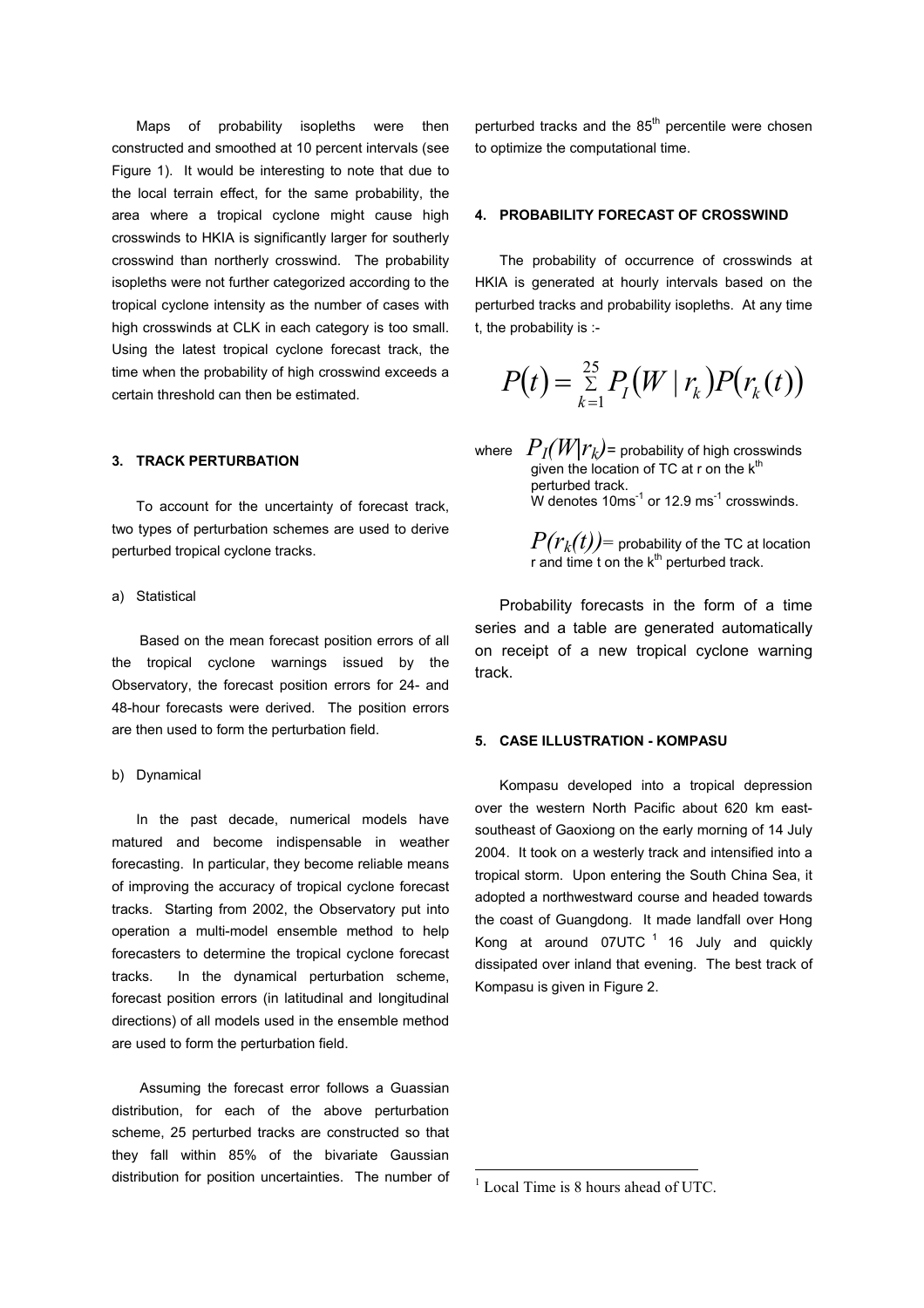

Figure 2. Best analyzed track for Kompasu.

Figure 3a is the perturbed tropical cyclone track map derived from model spread at 00UTC 15 July 2004. As the different ensemble members agreed fairly well with each other, the spread of the 24 hour forecast positions was much smaller compared with that based on statistical method (Figure 3b).





Figure 3. Forecast (red) and perturbed (grey) track of Kompasu. The ellipses are the  $85<sup>th</sup>$  percentile probability ellipses using (a) dynamical and (b) statistical perturbation schemes respectively.

Comparing the forecast track for 00UTC 15 July 2004 with the best track analysis (Figure 2), the general direction of motion agreed reasonably well with each other though the forecast track had put Kompasu slightly to the east of actual. The forecast speed of movement was also slower than actual.

Based on model spread and the 00UTC forecast track on 15 July 2004, probability of crosswind rising above 10ms<sup>-1</sup> would increase to above 30% at around 22UTC 15 July, rising to around 50% probability by 04UTC (Figure 4). The crosswind measured at the official anemometer at HKIA did exceed 10ms<sup>-1</sup> at around 04UTC (Figure 5).



Figure 4. Probability of crosswind above 10ms-1 estimated using model spread and Kompasu forecast track valid for 00 UTC 15 July 2004.





The probability forecast at a later time suggested that the probability of crosswind rising above  $10ms^{-1}$ would increase further over the evening. In fact, the crosswind had quickly died down after the tropical cyclone made landfall. This is probably due to the fact